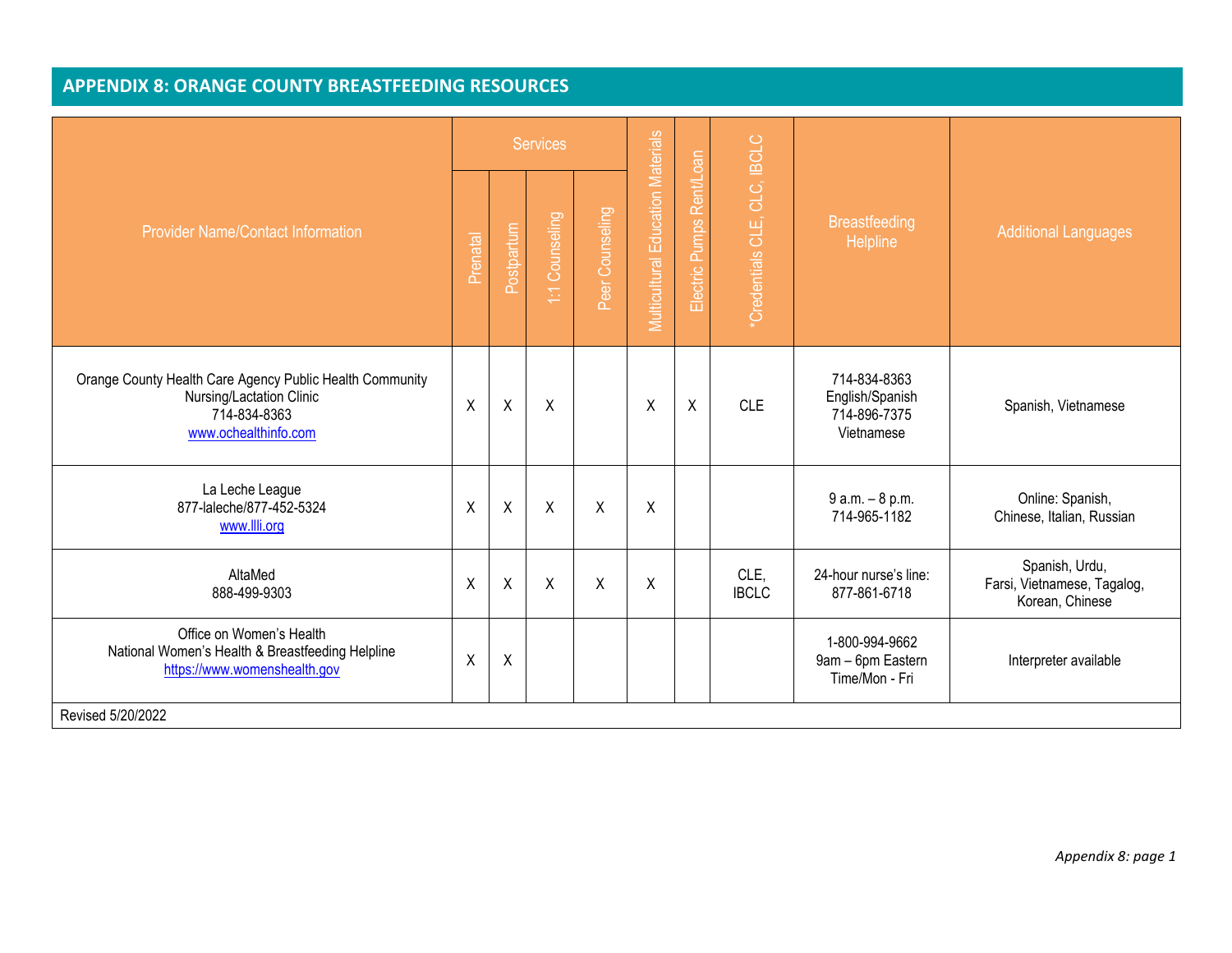|                                                | <b>Provider Name/Contact Information</b>                                                                          | <b>Services</b> |            |                |                 |                                   |                          |                                 |                                                                                                |                             |
|------------------------------------------------|-------------------------------------------------------------------------------------------------------------------|-----------------|------------|----------------|-----------------|-----------------------------------|--------------------------|---------------------------------|------------------------------------------------------------------------------------------------|-----------------------------|
| City/Area                                      |                                                                                                                   | Prenatal        | Postpartum | 1:1 Counseling | Peer Counseling | Multicultural Education Materials | Electric Pumps Rent/Loan | *Credentials<br>CLE, CLC, IBCLC | <b>Breastfeeding</b><br><b>Helpline</b>                                                        | <b>Additional Languages</b> |
| <b>Community-Based Breastfeeding Resources</b> |                                                                                                                   |                 |            |                |                 |                                   |                          |                                 |                                                                                                |                             |
| Countywide                                     | <b>MOMS Orange County</b><br>714-972-2610<br>800-787-5858<br>www.momsorangecounty.org                             | X               | Χ          | $\sf X$        | $\sf X$         | X                                 |                          | <b>CLE</b>                      | English/Spanish:<br>714-972-2610<br>Vietnamese:<br>714-352-3439                                | Spanish, Vietnamese         |
| San Diego<br>(Supply Orange<br>County Area)    | University of California Health Milk Bank<br>https://health.universityofcalifornia.edu/patie<br>nt-care/milk-bank |                 | Χ          |                |                 | Χ                                 |                          |                                 | English/Spanish<br>Milk Bank/Donations:<br>858-249-6455<br>Breastfeeding help:<br>858-249-5727 | Spanish                     |
| Northern CA<br>(Supply Orange<br>County Area)  | San Jose Mother's Milk Bank<br>Phone: (408) 998-4550<br>Toll-free (877) 375-6645<br>www.mothersmilk.org           |                 |            | X              |                 | Χ                                 | Χ                        | CLE,<br><b>IBCLC</b>            | 877-375-6645 Option 3                                                                          | Spanish, Vietnamese         |
| Revised 5/20/2022                              |                                                                                                                   |                 |            |                |                 |                                   |                          |                                 |                                                                                                |                             |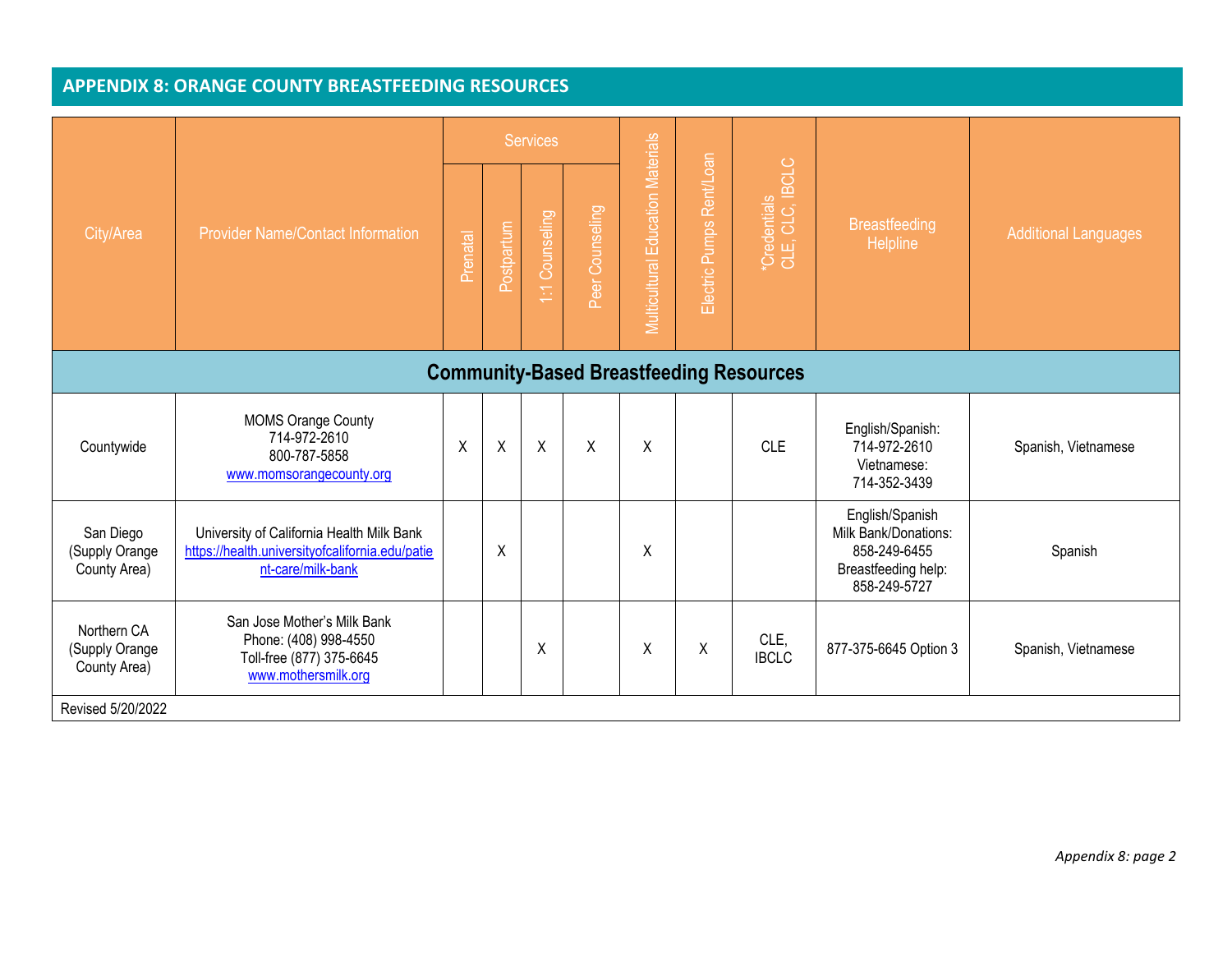|                                                  | <b>Provider Name/Contact Information</b>                                                                                |          |              | <b>Services</b>  |                 |                                             | Electric Pumps Rent/Loan        | $\circ$<br>*Credentials<br>-E, CLC, IBCLC<br>긍 | <b>Breastfeeding</b><br><b>Helpline</b>                                                                       | <b>Additional Languages</b>                         |  |  |
|--------------------------------------------------|-------------------------------------------------------------------------------------------------------------------------|----------|--------------|------------------|-----------------|---------------------------------------------|---------------------------------|------------------------------------------------|---------------------------------------------------------------------------------------------------------------|-----------------------------------------------------|--|--|
| City/Area                                        |                                                                                                                         | Prenatal | Postpartum   | 1:1 Counseling   | Peer Counseling | Multicultural Education<br><b>Materials</b> |                                 |                                                |                                                                                                               |                                                     |  |  |
| <b>WIC Program-Based Breastfeeding Resources</b> |                                                                                                                         |          |              |                  |                 |                                             |                                 |                                                |                                                                                                               |                                                     |  |  |
| North and<br><b>Central County</b>               | County of Orange Health Care Agency<br><b>WIC Program</b><br>714-834-8363 (BF Line)<br>https://www.ochealthinfo.com     | $\sf X$  | $\sf X$      | $\sf X$          |                 | $\mathsf{X}$                                | For<br><b>WIC</b><br><b>PPT</b> | <b>CLE</b>                                     | 714-834-8363<br>English/Spanish<br>714-896-7375<br>Vietnamese                                                 | Spanish, Vietnamese                                 |  |  |
| South County                                     | Camino Health Center WIC Program<br>949-488-7688<br>www.caminohealthcenter.org/wic/                                     | $\sf X$  | $\sf X$      | $\sf X$          |                 | $\sf X$                                     | For<br><b>WIC</b><br><b>PPT</b> | <b>CLE</b>                                     | <b>Family Resource</b><br>Center: 949-364-0500<br><b>Prenatal Classes</b><br>through MOMs OC:<br>714-972-2610 | Spanish, Farsi<br><b>Translation line available</b> |  |  |
| <b>Central County</b>                            | Planned Parenthood WIC Program<br>714-973-2411 (English/Spanish)<br>714-894-1271 (English/Vietnamese)<br>www.getwic.org | $\sf X$  | $\sf X$      | $\mathsf{X}$     |                 | $\mathsf{X}$                                | For<br><b>WIC</b><br><b>PPT</b> | CLE.<br>IBCLC.<br><b>CLC</b>                   | 866-482-9573                                                                                                  | Spanish, Vietnamese,<br>Tagalog, Farsi              |  |  |
| North and<br><b>Central County</b>               | <b>Public Health Foundation Enterprises</b><br><b>WIC Program</b><br>888-942-2229<br>www.phfewic.org                    | X        | $\mathsf{X}$ | $\boldsymbol{X}$ | Χ               | $\mathsf{X}$                                | For<br><b>WIC</b><br><b>PPT</b> | CLE.<br><b>IBCLC</b>                           | 888-278-6455                                                                                                  | Spanish, Vietnamese,<br>Korean, Mandarin Chinese    |  |  |
| Revised 5/20/2022                                |                                                                                                                         |          |              |                  |                 |                                             |                                 |                                                |                                                                                                               |                                                     |  |  |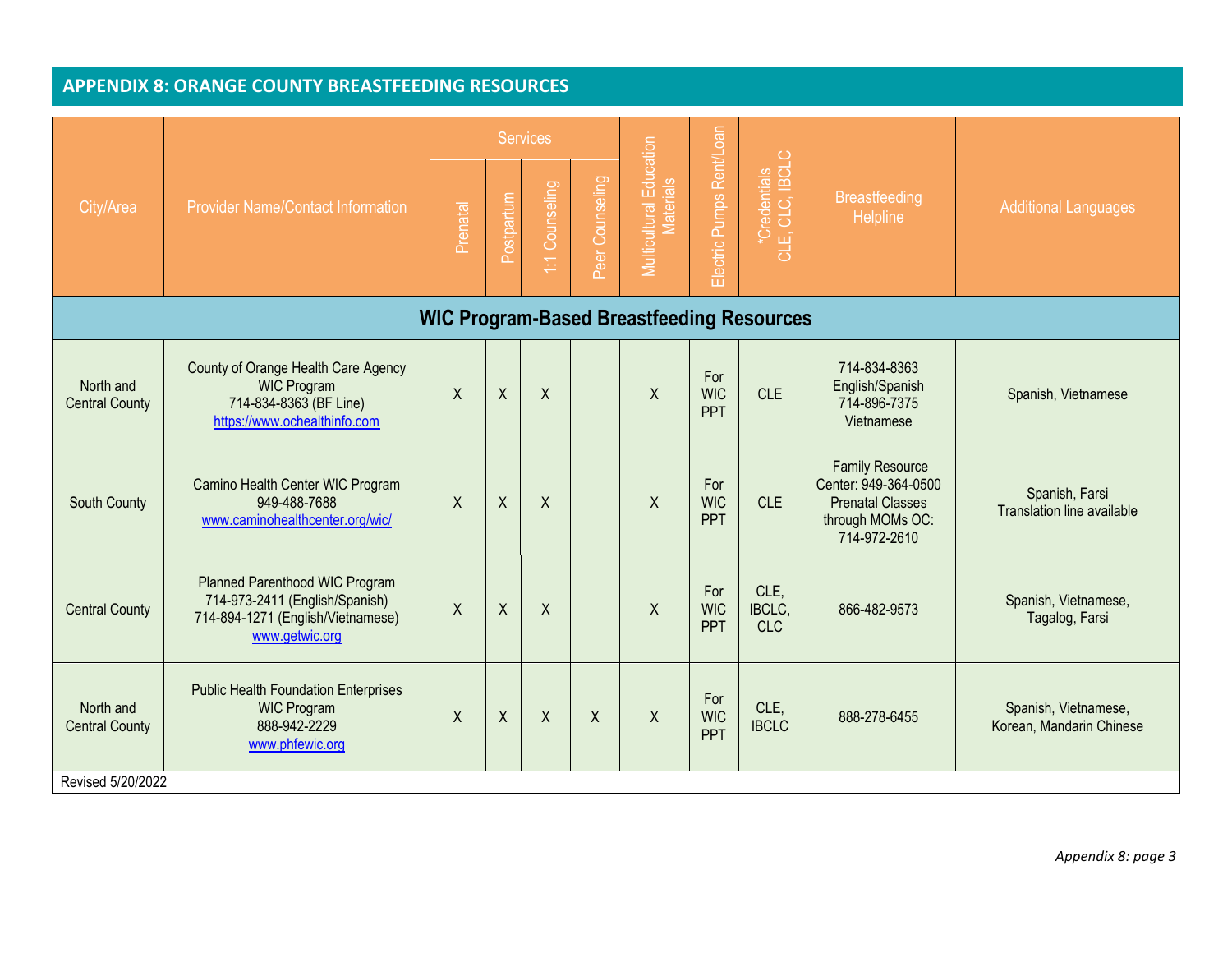| City                                                                                                                           | <b>Provider Name/Contact Information</b>                                                                                                         | Prenatal | Postpartum | <b>Services</b><br>Counseling<br>E | Peer Counseling | Vlulticultural Education<br>Materials | Electric Pumps<br>Rent/Loan | 'Credentials<br>E, CLC, IBCLC<br>ШÎ<br>ಕ | <b>Breastfeeding</b><br>Helpline                                                    | <b>Additional Languages</b>                                         |  |
|--------------------------------------------------------------------------------------------------------------------------------|--------------------------------------------------------------------------------------------------------------------------------------------------|----------|------------|------------------------------------|-----------------|---------------------------------------|-----------------------------|------------------------------------------|-------------------------------------------------------------------------------------|---------------------------------------------------------------------|--|
| Hospital-Based Breastfeeding Resources (Most breastfeeding classes are online until further notice) *Denotes in person classes |                                                                                                                                                  |          |            |                                    |                 |                                       |                             |                                          |                                                                                     |                                                                     |  |
| Anaheim                                                                                                                        | Kaiser Permanente Hospital<br>714-644-5604<br>www.kpwomenshealth.org<br>www.kaiserpermanente.org                                                 | X        | $\sf X$    | X                                  | X               | X                                     | X                           | IBCLC.<br><b>CLE</b>                     | 714-644-5604<br>See 1-1 M-F by appt                                                 | Translator Line & Sign Language<br>Services Available               |  |
| Anaheim                                                                                                                        | UCI Health, Anaheim Family Health Center<br>2441 W. La Palma Ave., Suite 100<br>714-491-4424<br>www.ucihealth.org                                |          | χ          |                                    |                 |                                       |                             | <b>CLE</b>                               | 714-491-4424<br>M-F 1:00pm - 2:00pm<br>No appointment needed<br>UCI Birth moms only | Spanish                                                             |  |
| <b>Fountain Valley</b>                                                                                                         | Fountain Valley Regional Hospital *<br>714-966-7200<br>www.fountainvalleyhospital.com                                                            | X        | Χ          |                                    | χ               | Χ                                     |                             | CLE.<br><b>IBCLC</b>                     | <b>Lactation Nurse:</b><br>714-966-8151 OB<br>714-966-8073-BF<br>Helpline           | Spanish, Vietnamese, Chinese                                        |  |
| <b>Fountain Valley</b>                                                                                                         | Fountain Valley Regional Hospital*<br>New Mother Support Group<br>1190 Warner Ave, Suite 214B<br>Fountain Valley, CA 92706                       | X        | X          | X                                  |                 | X                                     | X                           | <b>IBCLC</b>                             | Meets 1st Friday of<br>every month 1:00pm -<br>3:00 <sub>pm</sub>                   | To register for the event:<br>www.fountainvalleyhospital.com/events |  |
| <b>Fountain Valley</b>                                                                                                         | Orange Coast Memorial Medical Center<br>714-378-7612<br>https://www.memorialcare.org/services/mat<br>ernity-care/breastfeeding-lactation-support | X        | $\sf X$    | X                                  | X               | X                                     |                             | IBCLC.<br><b>CLE</b>                     | 714-378-7612                                                                        | Vietnamese                                                          |  |
| Fullerton<br>Revised 5/20/2022                                                                                                 | St. Jude Medical Center<br>714-626-8528<br>Nurse Help Line<br>1-800-809-3555<br>www.stjudemedicalcenter.org<br>Search breastfeeding support      | X        | $\sf X$    | X                                  |                 | Χ                                     |                             | CLE,<br><b>IBCLC</b>                     | 714-626-8528<br><b>Private Consultations:</b><br>714-446-5622                       | Interpreter available                                               |  |

*Appendix 8: page 4*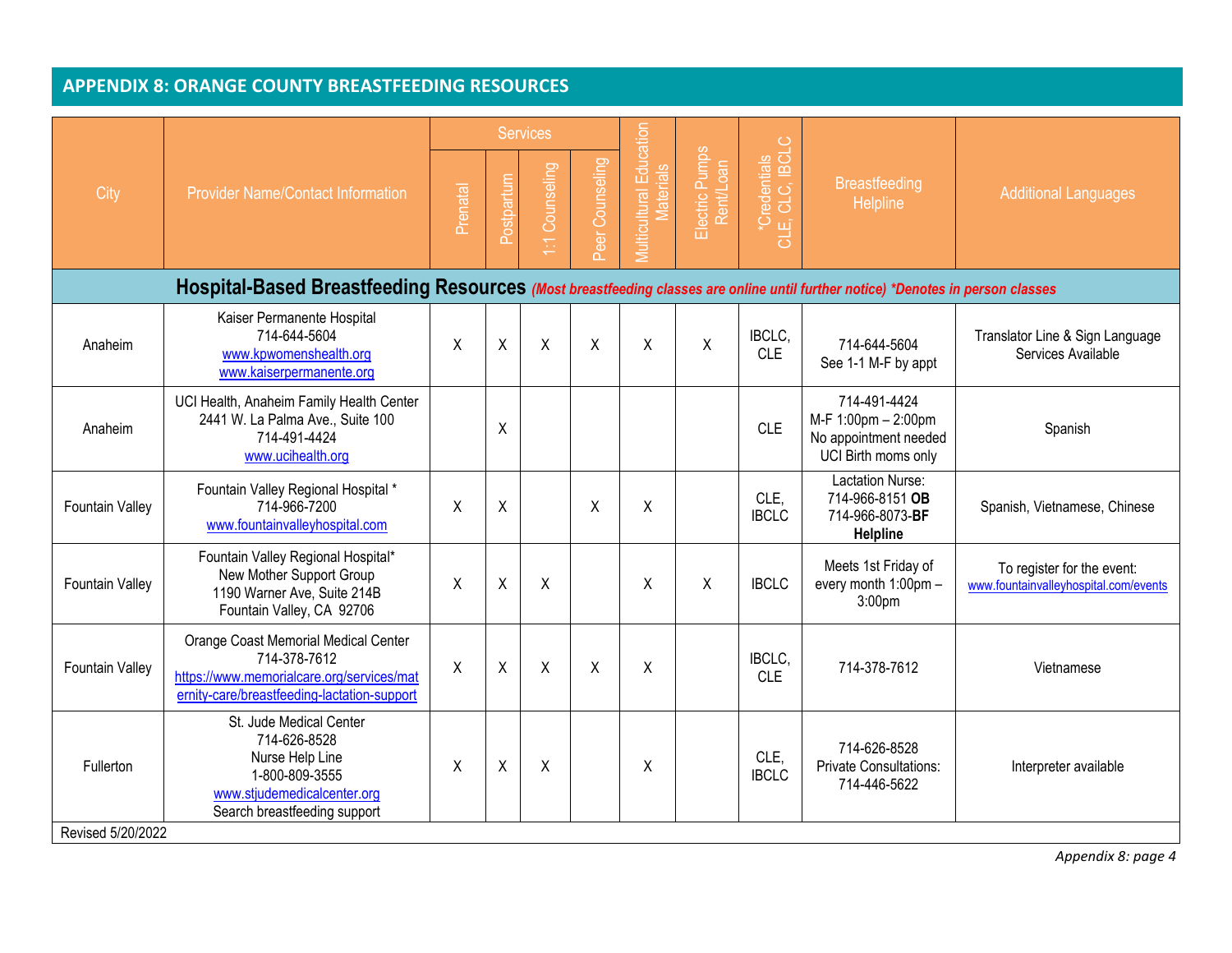|                                                                                                                                         |                                                                                                                                                                                                                                                                     |          |              | <b>Services</b>        |                 |                                             |                             |                                                |                                            |                                                                                        |  |
|-----------------------------------------------------------------------------------------------------------------------------------------|---------------------------------------------------------------------------------------------------------------------------------------------------------------------------------------------------------------------------------------------------------------------|----------|--------------|------------------------|-----------------|---------------------------------------------|-----------------------------|------------------------------------------------|--------------------------------------------|----------------------------------------------------------------------------------------|--|
| City                                                                                                                                    | <b>Provider Name/Contact Information</b>                                                                                                                                                                                                                            | Prenatal | Postpartum   | Counseling<br>$\Sigma$ | Peer Counseling | <b>Education Materials</b><br>Multicultural | Electric Pumps<br>Rent/Loan | *Credentials<br>LE, CLC, IBCLC<br>CLE,         | <b>Breastfeeding Helpline</b>              | <b>Additional Languages</b>                                                            |  |
| Hospital-Based Breastfeeding Resources (cont'd) (Most breastfeeding classes are online until further notice) *Denotes in person classes |                                                                                                                                                                                                                                                                     |          |              |                        |                 |                                             |                             |                                                |                                            |                                                                                        |  |
| Irvine                                                                                                                                  | Kaiser Permanente Hospital<br>949-932-5892<br>www.kpwomenshealth.org<br>www.kaiserpermanente.org                                                                                                                                                                    | $\sf X$  | $\pmb{\chi}$ | $\sf X$                | X               | Χ                                           | $\pmb{\mathsf{X}}$          | CLE.<br><b>IBCLC</b>                           | 949-932-5892                               | Spanish, Vietnamese, Farsi<br>Translator Line &<br>Sign Language Services<br>Available |  |
| Laguna Hills                                                                                                                            | Saddleback Memorial Medical Center<br>949-452-7255<br>Class enrollment/referral : 1-800-636-6742<br>www.memorialcare.org/SBBreastfeeding<br>Mom's Support Group<br>(949) 452-7255 -call for dates & times<br>http://www.ocmommies.com/page/support-<br>groups-local | X        | $\mathsf X$  | X                      |                 | Χ                                           |                             | <b>IBCLC</b>                                   | 949-452-7377<br>Outpatient M-F by appt     |                                                                                        |  |
| Mission Viejo                                                                                                                           | <b>Mission Hospital</b><br>Class enrollment 877-459-3627<br>www.mission4health.com                                                                                                                                                                                  | $\sf X$  | X            | X                      |                 | Χ                                           | Χ                           | <b>IBCLC</b>                                   | 949-365-2425                               | Spanish<br><b>Translator Line Available</b>                                            |  |
| Newport Beach                                                                                                                           | Hoag Hospital<br>Class enrollment 949-764-5940<br>www.hoaghospital.org                                                                                                                                                                                              | X        | X            | X                      |                 | Χ                                           | X                           | <b>IBCLC</b>                                   | 949-764-2229<br>$9 a.m. - 5 p.m.$<br>$M-F$ | Spanish, Chinese                                                                       |  |
| Orange                                                                                                                                  | St. Joseph Hospital *<br>Class enrollment 714-744-8764<br>www.sjo.org/maternity                                                                                                                                                                                     | X        | X            | Χ                      |                 | Χ                                           | Χ                           | CLE.<br><b>IBCLC</b>                           | 714-744-8764                               | Spanish                                                                                |  |
| Orange                                                                                                                                  | <b>UCI Medical Center</b><br>Class enrollment 657-282-6357<br>www.ucirvinehealth.org                                                                                                                                                                                | X        | X            | Χ                      |                 | Χ                                           |                             | <b>IBCLC</b><br>In patient<br>services<br>only | 714-456-3920                               | <b>Translator Available</b>                                                            |  |
| Revised 5/20/2022                                                                                                                       |                                                                                                                                                                                                                                                                     |          |              |                        |                 |                                             |                             |                                                |                                            |                                                                                        |  |